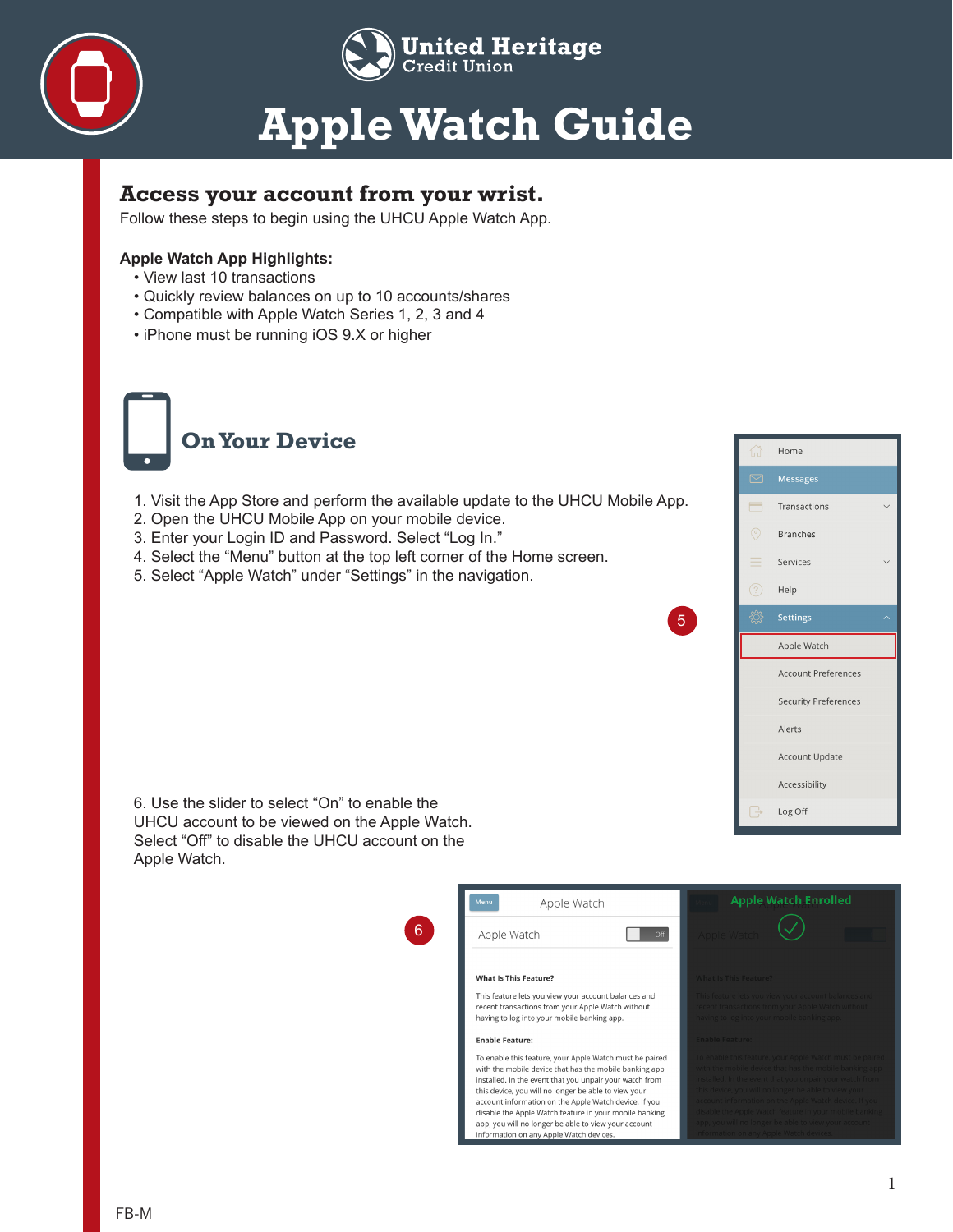



# **Apple Watch Guide**